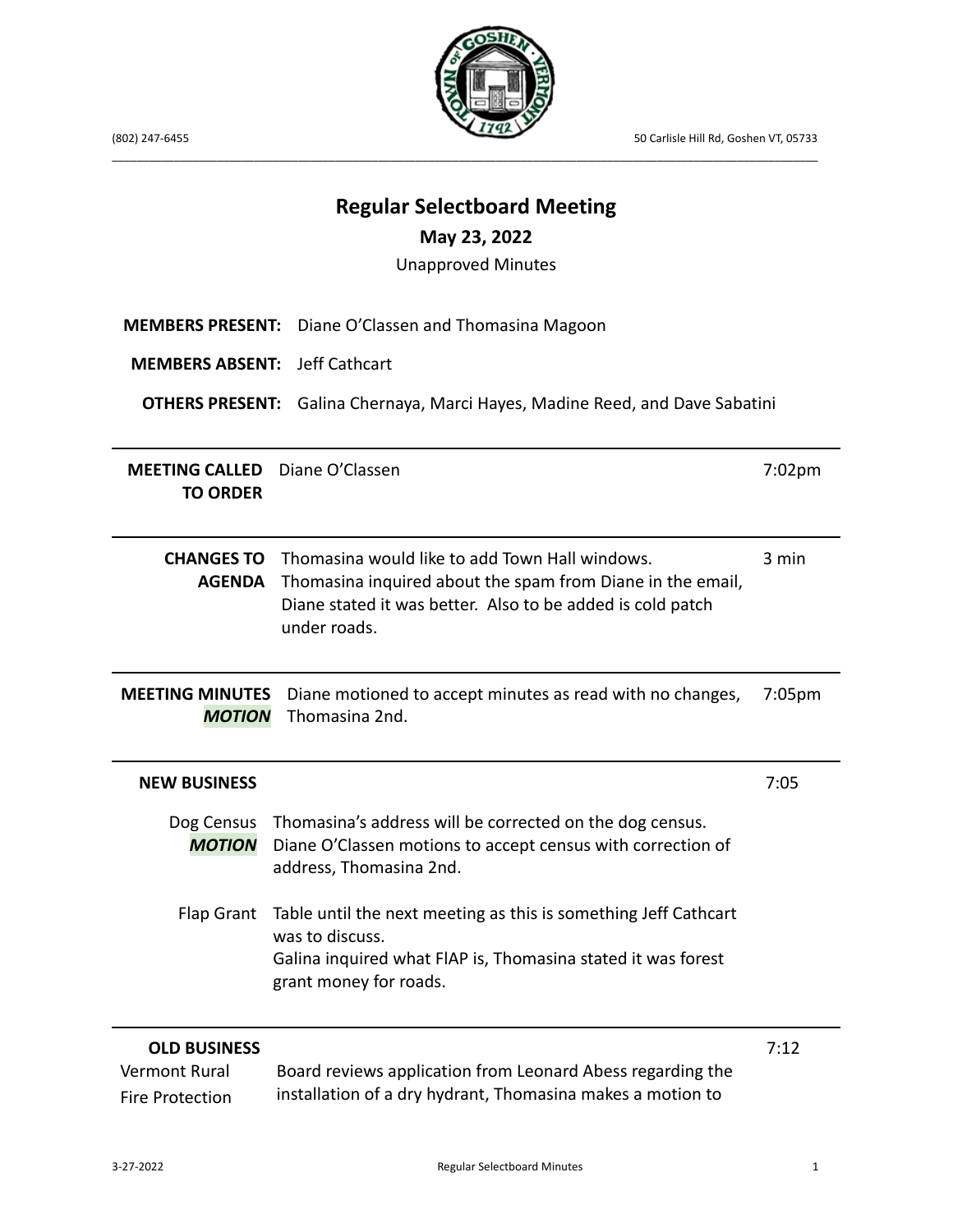50 Carlisle Hill Rd, Goshen VT, 05733



\_\_\_\_\_\_\_\_\_\_\_\_\_\_\_\_\_\_\_\_\_\_\_\_\_\_\_\_\_\_\_\_\_\_\_\_\_\_\_\_\_\_\_\_\_\_\_\_\_\_\_\_\_\_\_\_\_\_\_\_\_\_\_\_\_\_\_\_\_\_\_\_\_\_\_\_\_\_\_\_\_\_\_\_\_\_\_\_\_\_\_\_\_\_\_\_\_\_\_\_\_\_\_\_\_\_\_\_\_\_\_\_\_\_

| (802) 247-6455 |
|----------------|

| <b>Task Force</b><br>Application for<br><b>Abess Property</b> | accept and approve the application, Diane O'Classen 2nd.<br>This is agreed to be for Town use and will be maintained in the<br>winter to keep the road open by the landowner.                                                                                                                                                                                                                                                                                                                                                                                                                                                                                                                                                                                                                                                                         |
|---------------------------------------------------------------|-------------------------------------------------------------------------------------------------------------------------------------------------------------------------------------------------------------------------------------------------------------------------------------------------------------------------------------------------------------------------------------------------------------------------------------------------------------------------------------------------------------------------------------------------------------------------------------------------------------------------------------------------------------------------------------------------------------------------------------------------------------------------------------------------------------------------------------------------------|
| Continue the<br>work on Policies                              | Diane O'Classen stated that there were some grammatical<br>changes done to the Dog Ordinance. Thomasina will print out<br>this for Marci to have for the next meeting to be signed.                                                                                                                                                                                                                                                                                                                                                                                                                                                                                                                                                                                                                                                                   |
|                                                               | Payroll policy tabled until a full board is present, Thomasina is<br>still working on Town Access Policy.                                                                                                                                                                                                                                                                                                                                                                                                                                                                                                                                                                                                                                                                                                                                             |
|                                                               | Regarding the Town Report Dedication Policy, Madine stated<br>that it originally was the auditors that picked the person who<br>the Town Report would be dedicated to, it now is anyone that<br>can nominate and all elected Town Officials then vote on<br>choosing a person, this will be tabled. Jeff is working on the<br>Equipment Maintenance Policy, the Special Events will be<br>tabled. Regarding the Records Policy, the Vermont statute will<br>be added back in.                                                                                                                                                                                                                                                                                                                                                                         |
|                                                               | Galina inquired about the difference between ordinance vs.<br>policy. Marci stated that the difference is law and the other is<br>a procedure or best practice. An ordinance is law, it has<br>repercussions and must be followed. A Policy is an in-house<br>procedure. Thomasina requested to maybe have one policy<br>for the next meeting to be worked on.                                                                                                                                                                                                                                                                                                                                                                                                                                                                                        |
| Town Website                                                  | Thomasina presented the website with a screen for those<br>present to view. She stated that she has been building up the<br>framework with input from Marci. Thomasina stated that she<br>would like to have this go live this week as it is close to being<br>finished. Thomasina went through the pages, there will be a<br>landing page for the historical society, a page for forest<br>service, Thomasina would like Galina to help with the GMNF<br>and trails information. The Town Clerk page will be the hub of<br>the site. There will also be an application page, treasurer<br>page, taxes due information, and an election page (with State<br>information). There will be a section for minutes, Galina<br>inquired about having the approved minutes listed. Marci<br>stated that the only minutes that are posted are the unofficial, |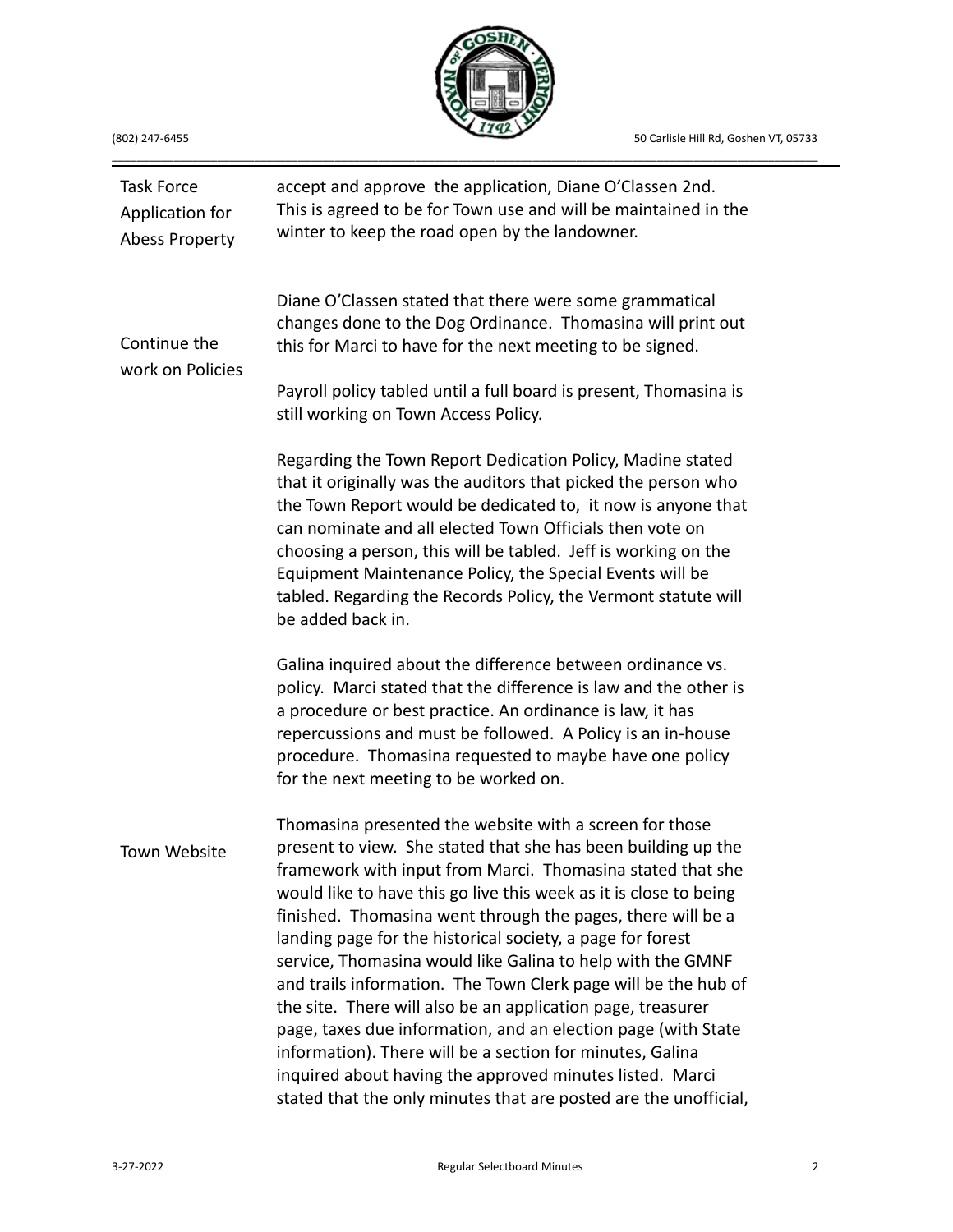

\_\_\_\_\_\_\_\_\_\_\_\_\_\_\_\_\_\_\_\_\_\_\_\_\_\_\_\_\_\_\_\_\_\_\_\_\_\_\_\_\_\_\_\_\_\_\_\_\_\_\_\_\_\_\_\_\_\_\_\_\_\_\_\_\_\_\_\_\_\_\_\_\_\_\_\_\_\_\_\_\_\_\_\_\_\_\_\_\_\_\_\_\_\_\_\_\_\_\_\_\_\_\_\_\_\_\_\_\_\_\_\_\_\_

*MOTION FOR WEBSITE* Town Hall **Windows** *MOTION FOR WINDOWS* they become official at the following meeting, and any changes would be reflected in those meeting minutes. Diane O'Classen mentioned Diane Mott should be changed under Justice of the Peace, as she is no longer in Goshen, Marci stated this is a State position, Madine added that they are elected by the Town but work State wide, therefore her name remains until her term ends. Thomasina further presented the page for elected and appointed positions. Marci will contact Ted Shambo for the Town Report, each report will have the front page image on the website. Thomasina stated that the date of adoption on each policy will be reflected. There is a calendar, a place to submit news, photos, stories, an event, and to subscribe to a newsletter. The Goshen News is a blog, with a disclaimer that public addition is pending approval by administrators of the website. Thomasina advocated that there should be a community page with local business, no plug-ins or advertising for them, just a list and contact information. She stated that other municipal sites do this as a support to the community. Galina inquired about making the wifi available at the Town Hall/Office a hotspot, Diane was concerned about legalities with this, Thomasina will look into this further. Galina inquired about the Freedom of Information Act. Thomasina makes a motion that this website goes live, when Marci and herself are finished with this, pending Jeff Cathcart look at this and approves, Diane O'Classen 2nd. Thomasina stated that she spoke with Laura from State Preservation, she stated a historical contractor does not need to be hired as it is not a grant project. Anderson Finelights were the recommended windows from Laura. Quote given is good for 30 days. Thomasina makes a motion to go up to the Anderson Finelights and Thomaisna will order these tomorrow, Diane O'Classen 2nd. Galina inquired if they are energy star and if the Town could get a tax rebate for using efficiency windows. Diane O'Classen stated that as a municipality they would more than likely be exempt from a tax break.

**ROADS** Thomasina stated that she would like to manage the roads 8:05pm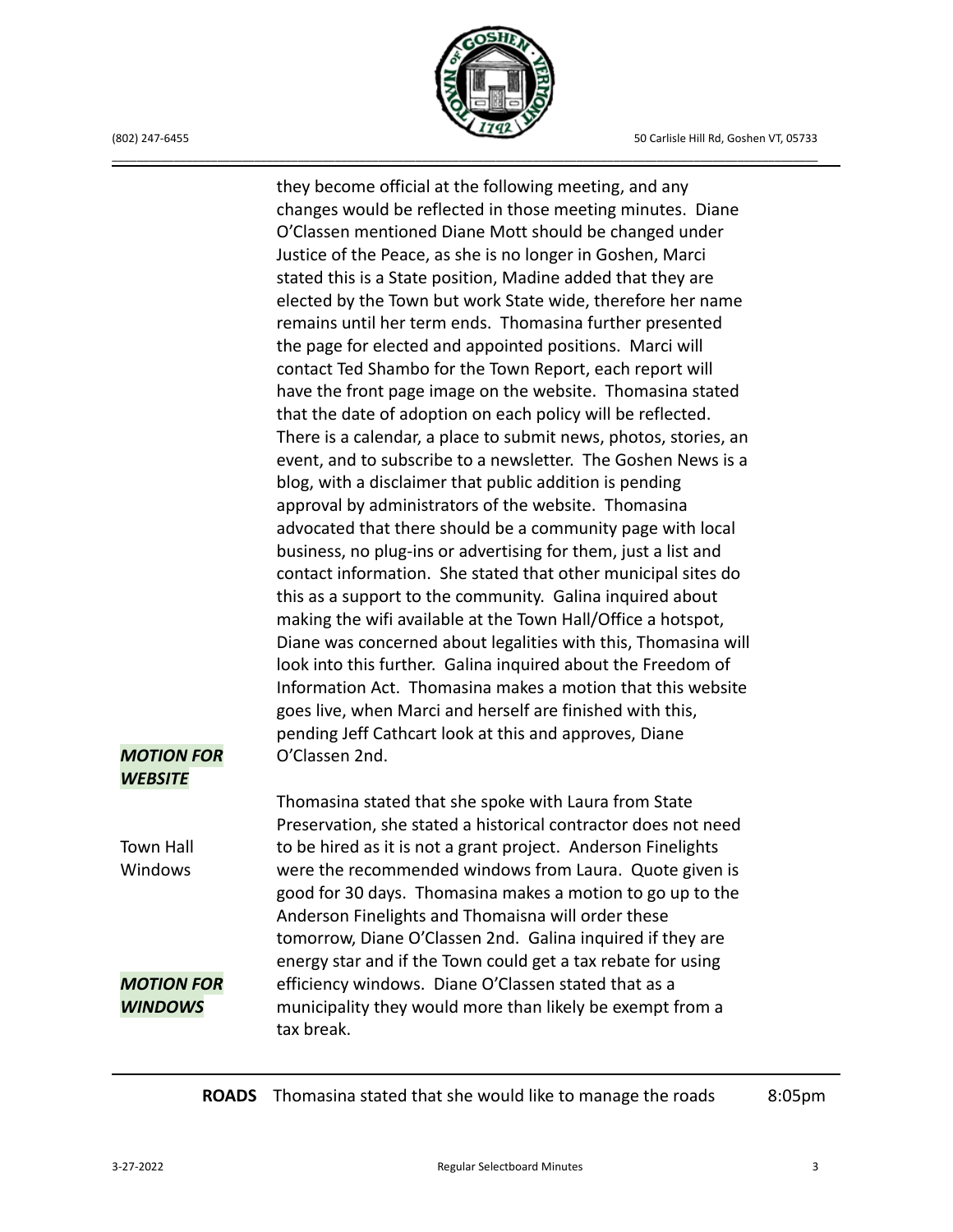

\_\_\_\_\_\_\_\_\_\_\_\_\_\_\_\_\_\_\_\_\_\_\_\_\_\_\_\_\_\_\_\_\_\_\_\_\_\_\_\_\_\_\_\_\_\_\_\_\_\_\_\_\_\_\_\_\_\_\_\_\_\_\_\_\_\_\_\_\_\_\_\_\_\_\_\_\_\_\_\_\_\_\_\_\_\_\_\_\_\_\_\_\_\_\_\_\_\_\_\_\_\_\_\_\_\_\_\_\_\_\_\_\_\_

better, she once again expressed concern with the cost of the bags of cold patch from Brandon Lumber vs. the surepak from Wilks. Thomasina stated she compared the ingredients and they are the same, one ton would cost \$125-\$130 from Wilks, as opposed to \$879 for a ton of cold patch bags from Brandon Lumber. Thomasina does not feel that it is responsible to purchase the same material at a higher cost. Thomasina stated that this is not an attack on the way the road crew is dong the work but she feels that she, as a Selectboard member is responsible for managing the finances and the work being done. Thomasina added that it is the board, as Road Commissioner, to ultimately be responsible to and answer for any issues with the roads. Diane O'Classen reminded everyone that the road crew is part time only, they are not hired to be a full time road crew. Thomasina would like to track spending on the roads, what is being done by who and where, for example she wonders about the cleaning of the town garage for many hours. Thomasina would like access to the Town Garage, she feels that the Selectboard should have access to all Town Buildings. Marci stated that it is very difficult to project expenditure and budget for a small amount of time. There are so many unforeseen variables that occur, for example herself and Jim spent all day, when they could have done other road work, but had to clear many trees from the windstorm from the previous night, which took unexpected time not foreseen. The attention goes to the highest need at the time. Road work is a constant, and herself and Jim work very hard to keep within the budget and do multiple levels of things needed, not just filling potholes. Thomasina stated again this is not about an attack on the current road crew but more about budget. Diane O'Classen stated that before Irene was a summer of rain constantly, 3 beaver dams broke on hogback, came down and washed out Goshen Ripton and Dutton Brook rd, this was not factored and the Town paid for repairs on the road. This is an example of what can happen that is not budgeted or thought of, allowances must be made for the unknown. Diane O'Classen further stated that there already is a budget, the Road Budget is broken into two, Summer Budget and Winter Budget. Diane also stated that micromanaging is not a good way of working with others in Town. Diane O'Classen stated that this is a conversation to continue, Thomasina wants to do